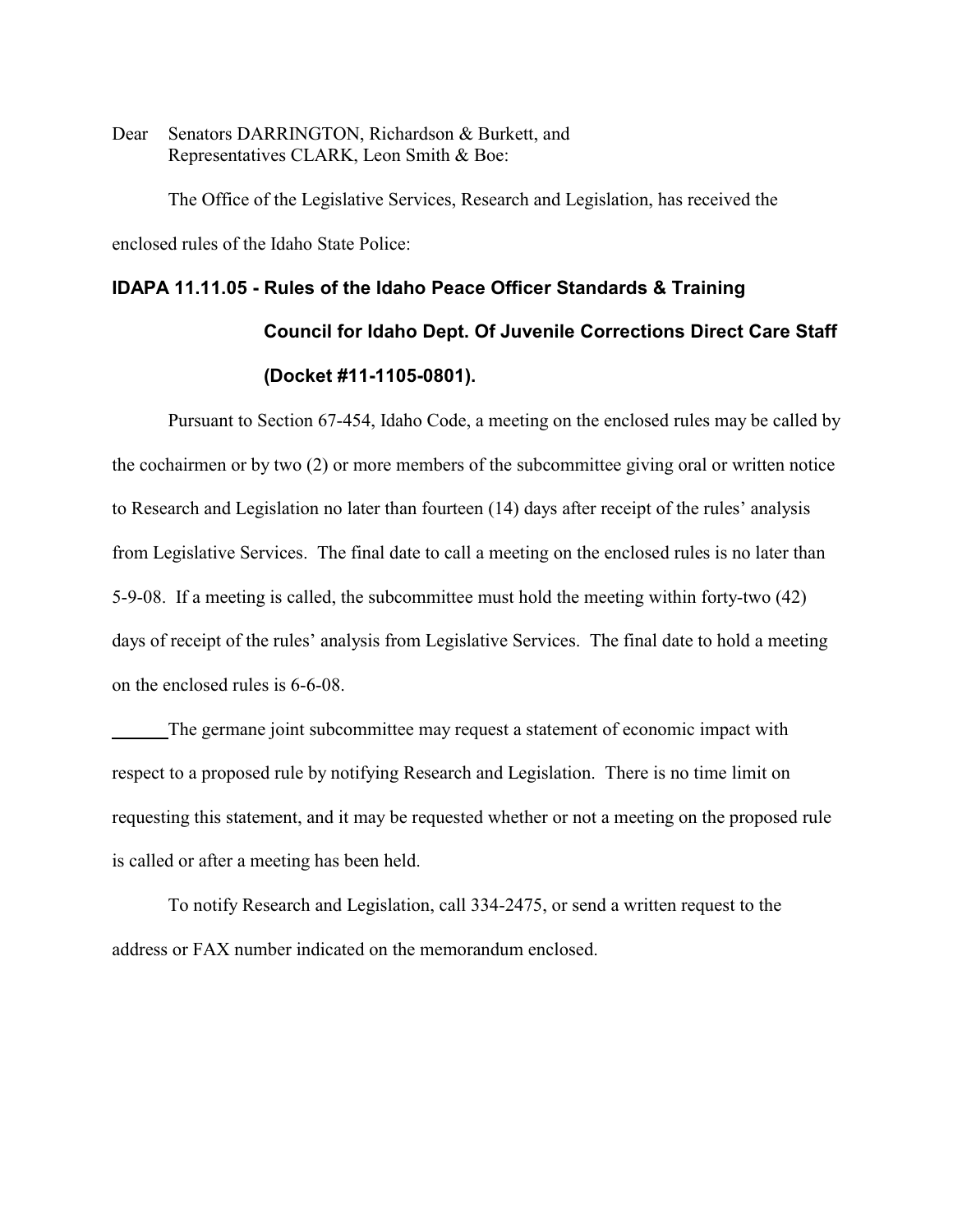# **MEMORANDUM**

TO: Rules Review Subcommittee of the Senate Judiciary & Rules Committee and the House Judiciary, Rules & Admin. Committee FROM: Research & Legislation Analyst - Katharine Gerrity DATE: April 22, 2008 SUBJECT: Idaho State Police

IDAPA 11.11.05 - Rules of the Idaho Peace Officer Standards and Training Council for Idaho Department of Juvenile Corrections Direct Care Staff

The Idaho State Police submit notice of a temporary and proposed rule at IDAPA 11.11.05 - Rules of the Idaho Peace Officer Standards and Training Council for Idaho Department of Juvenile Corrections Direct Care Staff. According to the Idaho State Police, the purpose of the rule is to establish the training and certification requirements for the Idaho Department of Juvenile Corrections Direct Care Staff for the proper staffing and operation of the new 24-bed co-occurring disorder unit in Nampa, Idaho due to open in FY 2009.

We have no specific comments regarding the substance of this rule but do note a number of technical corrections that should be made. This chapter is a new chapter and therefore should begin on page one rather than continuing numbering from the previous chapter. In addition, it appears that ISP intended to cite to chapter 11.11.04 in 11.11.05.103.01.b but instead referenced a specified section "of these rules." There are two typographical citation errors in 11.11.05.000.04 which should be corrected. Finally, section numbers should all appear in bold type. The Council has rulemaking authority pursuant to Section 19-5107, Idaho Code.

cc: Idaho State Police Jeffry J. Black & Trish Christy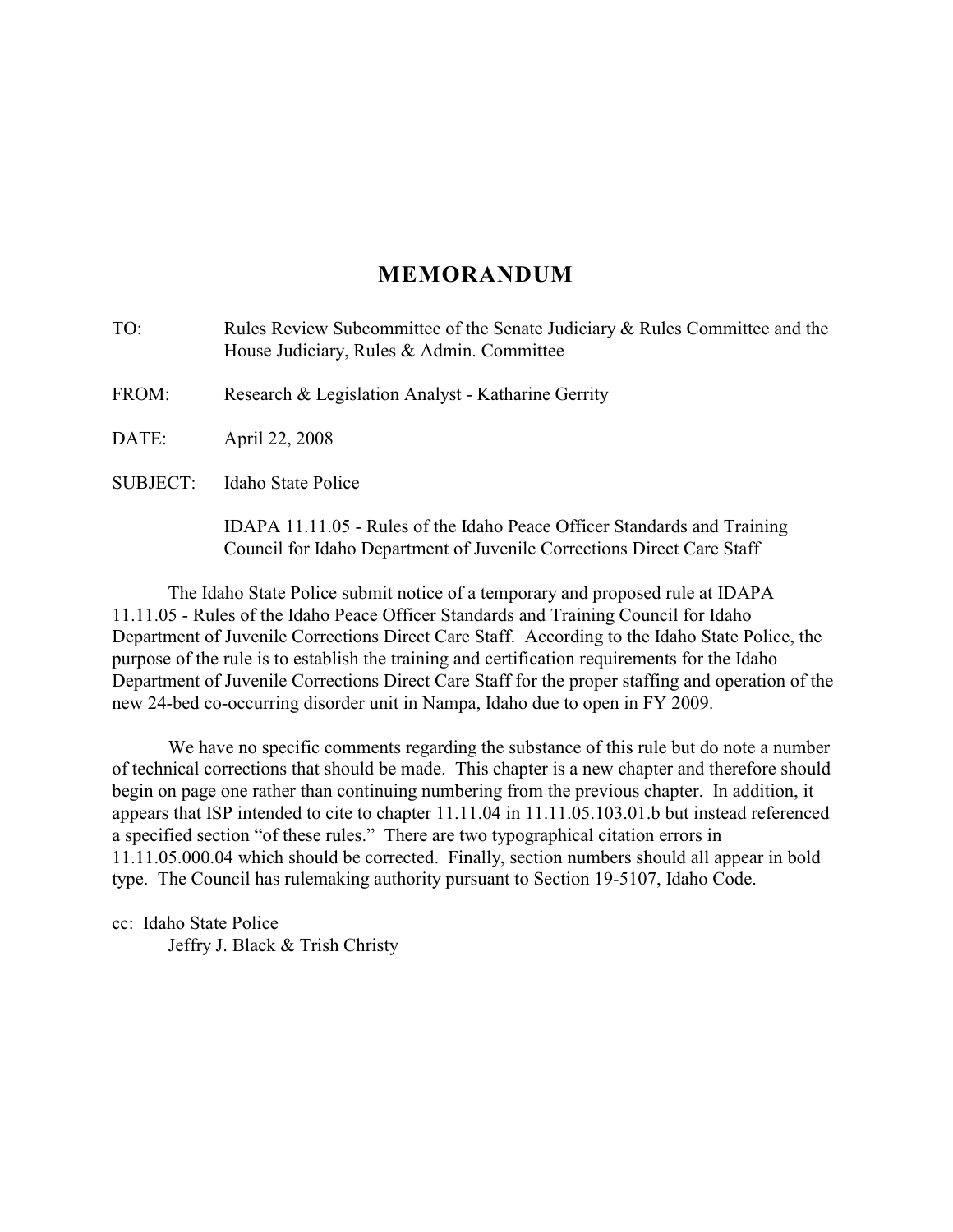# **IDAPA 11 - IDAHO STATE POLICE**

# **11.11.05 - RULES OF THE IDAHO PEACE OFFICER STANDARDS AND TRAINING COUNCIL FOR IDAHO DEPARTMENT OF JUVENILE CORRECTIONS DIRECT CARE STAFF**

# **DOCKET NO. 11-1105-0801 (NEW CHAPTER)**

# **NOTICE OF RULEMAKING - TEMPORARY AND PROPOSED RULE**

**EFFECTIVE DATE:** The effective date of the temporary rule is April 3, 2008.

**AUTHORITY:** In compliance with Sections 67-5221(1) and 67-5226, Idaho Code, notice is hereby given that this agency has adopted a temporary rule, and proposed rulemaking procedures have been initiated. The action is authorized pursuant to Section 19-5107, Idaho Code.

**PUBLIC HEARING SCHEDULE:** Public hearing(s) concerning this rulemaking will be scheduled if requested in writing by twenty-five (25) persons, a political subdivision, or an agency, not later than June 18, 2008.

The hearing site(s) will be accessible to persons with disabilities. Requests for accommodation must be made not later than five (5) days prior to the hearing, to the agency address below.

**DESCRIPTIVE SUMMARY:** The following is the required finding and concise statement of its supporting reasons for adopting a temporary rule and a nontechnical explanation of the substance and purpose of the proposed rulemaking:

Establishes the training and certification requirements for Idaho Department of Juvenile Corrections Direct Care Staff.

**TEMPORARY RULE JUSTIFICATION:** Pursuant to Section(s) 67-5226(1)(a), Idaho Code, the Governor has found that temporary adoption of the rule is appropriate for the following reasons:

The training and certification of direct care staff is critical for the proper staffing and operation of the new 24-bed cooccurring disorder unit in Nampa, due to open in FY 2009.

**FEE SUMMARY:** Pursuant to Section 67-5226(2), the Governor has found that the fee or charge being imposed or increased is justified and necessary to avoid immediate danger and the fee is described herein: **N/A**

**FISCAL IMPACT:** The following is a specific description, if applicable, of any negative fiscal impact on the state general fund greater than ten thousand dollars (\$10,000) during the fiscal year: **N/A**

**NEGOTIATED RULEMAKING:** Pursuant to IDAPA 04.11.01.811, negotiated rulemaking was not conducted because the affected party drafted the rule and submitted it to POST Council for approval.

**ASSISTANCE ON TECHNICAL QUESTIONS, SUBMISSION OF WRITTEN COMMENTS:** For assistance on technical questions concerning the temporary and proposed rule, contact Trish Christy at (208) 884-7253.

Anyone may submit written comments regarding the proposed rulemaking. All written comments must be directed to the undersigned and must be delivered on or before June 25, 2008.

DATED this 17th day of April, 2008.

Jeffry J. Black Executive Director Idaho State Police/Peace Officer Standards and Training 700 S. Stratford Dr. P.O. Box 700 Meridian, ID 83680-0700 (208) 884-7251/(208) 884-7295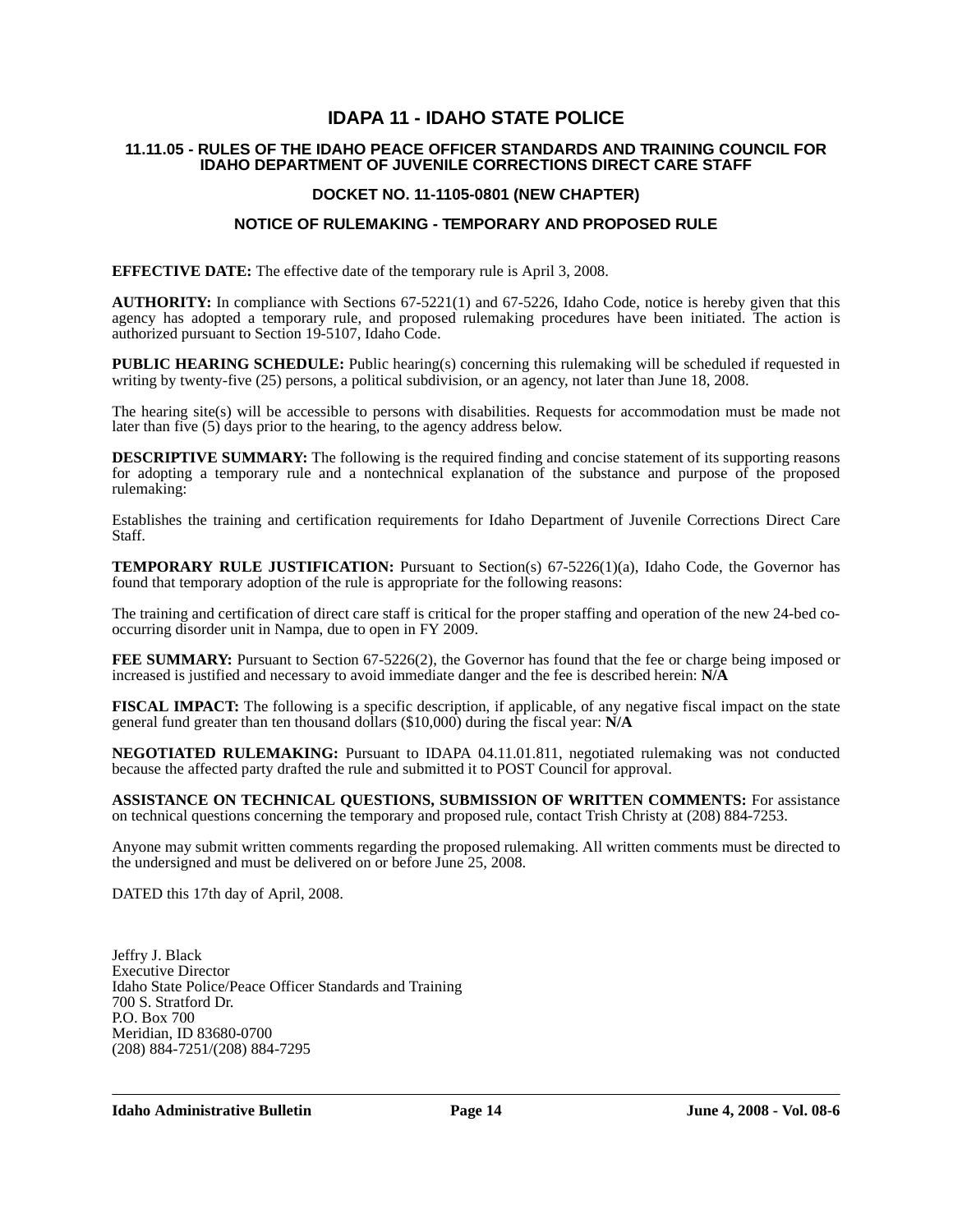# **THE FOLLOWING IS THE TEXT OF DOCKET NO 11-1105-0801**

# **IDAPA 11 TITLE 11 CHAPTER 05**

# **11.11.05 - RULES OF THE IDAHO PEACE OFFICER STANDARDS AND TRAINING COUNCIL FOR IDAHO DEPARTMENT OF JUVENILE CORRECTIONS DIRECT CARE STAFF**

#### **000. LEGAL AUTHORITY.**

**01. Section 20-504(3), Idaho Code**. Pursuant to Section 20-504(3), Idaho Code, the Idaho Department of Juvenile Corrections shall establish and administer all secure residential facilities including all state juvenile corrections centers. (4-3-08)T

**02. Section 20-504(11), Idaho Code**. Pursuant to Section 20-504(11), Idaho Code, the Idaho Department of Juvenile Corrections shall have authority to adopt such administrative rules as are deemed necessary for the functioning of the department and the implementation and administration of the juvenile corrections act.  $(4-3-08)T$ 

**03. Section 20-531(4), Idaho Code**. Pursuant to Section 20-531(4), Idaho Code, the Idaho Department of Juvenile Corrections shall adopt standards, policies, and procedures for the regulation and operation of secure facilities. (4-3-08)T

**04. Section 19-5109(f6), Idaho Code**. Pursuant to Section 19-5109(f6), Idaho Code, the Peace Officer Standards and Training Council may, upon recommendation of the juvenile training council, implement minimum training and certification standards for employees of the department who are engaged in the direct care and supervision of juveniles. (4-3-08)T supervision of juveniles.

# **001. TITLE AND SCOPE.**

**01. Title**. These rules shall be cited as IDAPA 11.11.05, "Rules of the Idaho Peace Officer Standards and Training Council for Idaho Department of Juvenile Corrections Direct Care Staff" IDAPA 11, TITLE 11, Chapter 05.  $(4-3-08)T$ 

**02. Scope**. These rules are established to provide the opportunity for all Idaho Department of Juvenile Corrections staff who are engaged in the direct care and supervision of juveniles to receive quality, consistent training to ensure that juveniles in custody receive appropriate care and supervision. (4-3-08)T

#### **002. WRITTEN INTERPRETATIONS.**

In accordance with Section 67-5201(19)(b)(iv), Idaho Code, any written statements which might pertain to the interpretations of these rules will be available for public inspection to the extent allowed by Title 9, Chapter 3, Idaho Code, and will be available at the Department of Juvenile Corrections, 400 N. 10th (second floor), P.O. Box 83720, Boise, Idaho 83720-0285. Additional written interpretations are available for public inspection at 700 South Stratford<br>Drive. Meridian. Idaho 83642, P.O. Box 700. Meridian. Idaho 83680-0700. Drive, Meridian, Idaho 83642, P.O. Box 700, Meridian, Idaho 83680-0700.

#### **003. ADMINISTRATIVE APPEALS.**

Any appeals allowed under these rules shall be governed by the Idaho Administrative Procedure Act and by the IDAPA 04.11.01, "Idaho Rules of Administrative Procedure of the Attorney General." (4-3-08)T IDAPA 04.11.01, "Idaho Rules of Administrative Procedure of the Attorney General."

#### **004. INCORPORATION BY REFERENCE.**

There are no documents that have been incorporated by reference into this rule. (4-3-08)T

# **005. OFFICE -- OFFICE HOURS -- MAILING ADDRESS AND STREET ADDRESS.**

**01. Idaho State Police, Peace Officer Standards and Training**. The principal place of business of the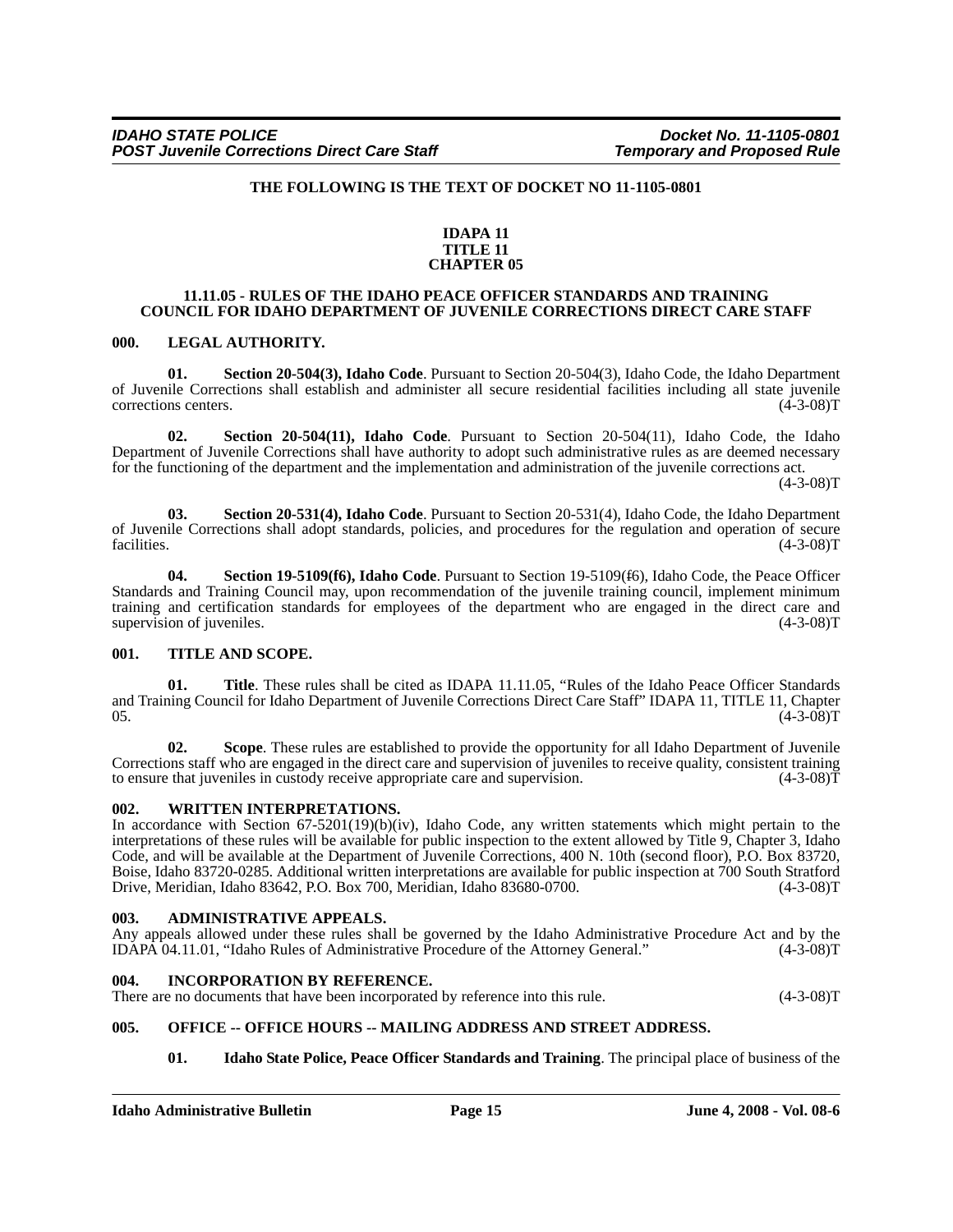| <b>IDAHO STATE POLICE</b>                          | Docket No. 11-1105-0801            |
|----------------------------------------------------|------------------------------------|
| <b>POST Juvenile Corrections Direct Care Staff</b> | <b>Temporary and Proposed Rule</b> |

Idaho State Police, Peace Officer Standards and Training, is in Meridian, Idaho. The office is located at 700 South Stratford Drive, Meridian, Idaho and is open from 8 a.m. to 5 p.m., except Saturday, Sunday and legal holidays. The mailing address is: Peace Officer Standards and Training Academy, P.O. Box 700, Meridian, Idaho 83680-0700. The telephone number of the office is (208) 884-7250. The facsimile number of the office is (208) 884-7295. (4-3-08)T

**02. Idaho Department of Juvenile Corrections**. The principal place of business of the Idaho Department of Juvenile Corrections is in Boise, Idaho. The office is located at 400 North 10th Street, Second Floor, Boise, Idaho and is open from 8 a.m. to 5 p.m., except Saturday, Sunday and legal holidays. The mailing address is: Idaho Department of Juvenile Corrections, P.O. Box 83720, Boise, Idaho 83720-0285. The telephone number of the office is (208) 334-5100. The facsimile number of the office is (208) 334-5120. (4-3-08)T

# **006. PUBLIC RECORDS ACT COMPLIANCE.**

The rules contained herein have been promulgated according to the provisions of Title 67, Chapter 52, Idaho Code, and are public record.  $(4-3-08)T$ 

**007. -- 009. (RESERVED).**

# **010. DEFINITIONS.**

**01. Basic Juvenile Corrections Academy**. A basic course of instruction for direct care staff of the partment of Juvenile Corrections as recognized by POST Council. (4-3-08)T Idaho Department of Juvenile Corrections as recognized by POST Council.

**02. Challenge Exam**. A test to determine an IDJC staff's competence for waiver of successful completion of the basic Juvenile Corrections Academy. (4-3-08)T

**03.** Council. As used in this chapter, refers to the POST Council. (4-3-08)T

**04. Department**. As used in this chapter, refers to the Idaho Department of Juvenile Corrections, IDJC.  $(4-3-08)T$ 

**05.** Director. As used in this chapter, refers to the Director of the Idaho Department of Juvenile Corrections. (4-3-08) Corrections. (4-3-08)T

**06. Juvenile Corrections Direct Care Staff**. Any full or part-time employee of the department whose primary job duties include providing for the safety, care, education, protection, or supervision of juveniles committed to the custody of the department. Current job titles specifically included in this definition are but are not limited to: Rehabilitation Technician, Rehabilitation Technician Supervisor, Rehabilitation Specialist, Rehabilitation Specialist Associate, Instructor- DJC, Instructor Specialist, Instructor Assistant and Safety and Security Officer. (4-3-08)T

**07. Juvenile Training Council**. An advisory group to the POST Council that is represented by the Director of the Department of Juvenile Corrections, a Magistrate, a county Juvenile Detention Director, a county Chief Probation Officer, a county Commissioner, a county Clerk, and a county Sheriff. (4-3-08)T

**08.** Mandatory Certification. To issue a certificate to an IDJC direct care staff based upon successful on of the mandatory training requirements established by POST Council. (4-3-08)T completion of the mandatory training requirements established by POST Council.

**Voluntary Certification**. To issue a certificate to an IDJC direct care staff based upon successful completion of the voluntary training requirements established by POST Council. (4-3-08)T

# **011. -- 099.(RESERVED).**

# **100. JUVENILE CORRECTIONS DIRECT CARE STAFF CERTIFICATION.**

**01. Property.** Certificates and awards remain the property of the Council and are only valid as long as is employed by the department in a direct care staff role as defined in subsection 010.06. (4-3-08)T the staff is employed by the department in a direct care staff role as defined in subsection 010.06.

**02. Eligibility.** To be eligible for the award of a Basic Juvenile Corrections Direct Care Staff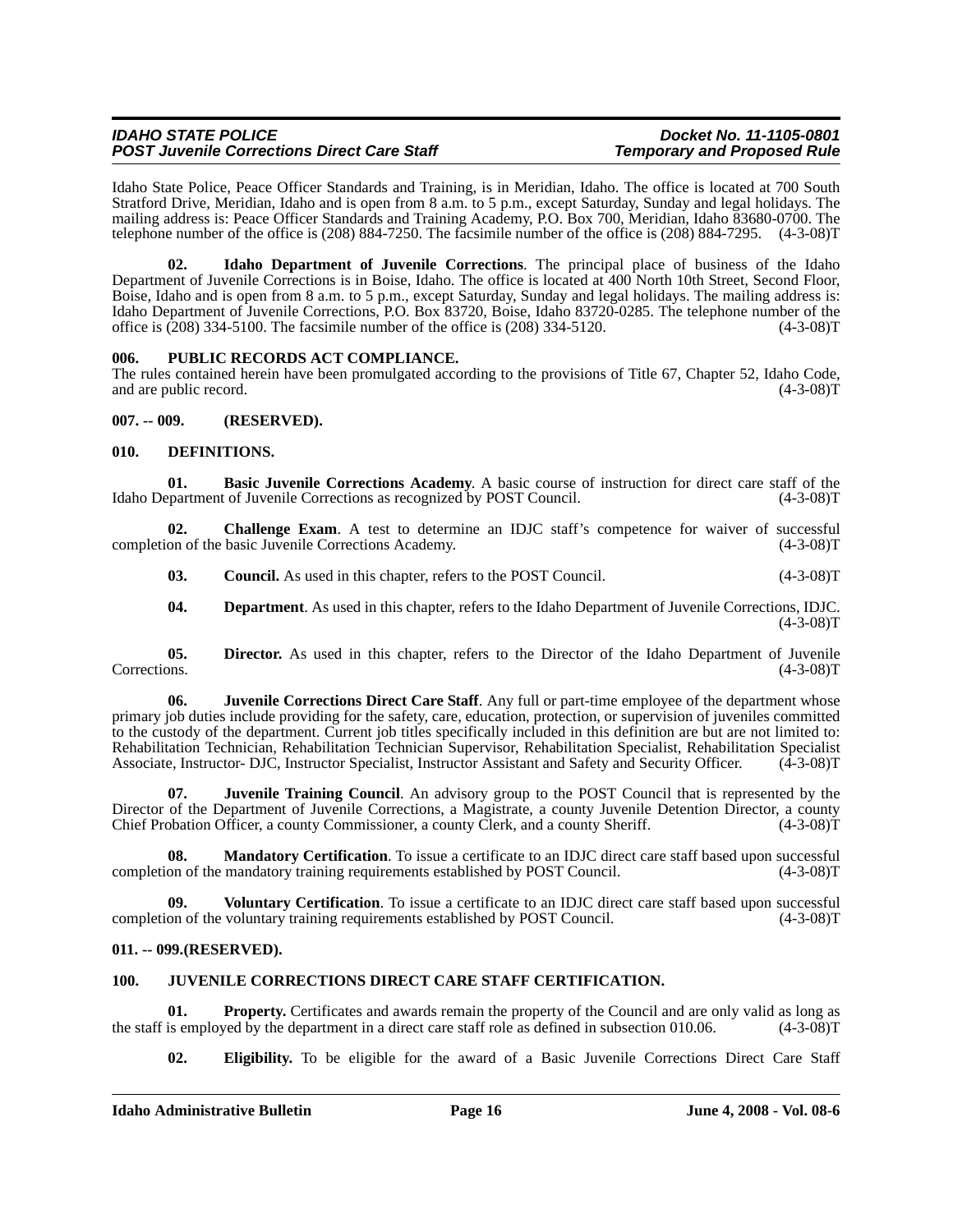| <b>IDAHO STATE POLICE</b>                          | Docket No. 11-1105-0801            |
|----------------------------------------------------|------------------------------------|
| <b>POST Juvenile Corrections Direct Care Staff</b> | <b>Temporary and Proposed Rule</b> |

Certificate, each applicant must be a full or part-time employee of the department in a direct care staff role.(4-3-08)T

**03. Applications**. All applications for award of the Basic Juvenile Corrections Direct Care Staff Certificate shall be completed on the prescribed form "Application for Certification" as provided by the POST Council. (4-3-08)T

**04.** Submission. The Application for Certification form must be submitted by the staff/applicant to the applicant's department head. The department head shall forward the application to the Council. Certificates will be issued to the department head for award to the applicant. (4-3-08)T

**05. Minimum Standards**. Each applicant must meet the minimum standards for employment and training as provided in IDAPA 11.11.01, "Rules of the Idaho Peace Officer Standards and Training Council," with the exception of height, weight, fitness, and physical disability which standards will be determined by the department.

 $(4-3-08)T$ 

**06. Certification**. The following dates govern voluntary and mandatory certification. (4-3-08)T

**a**. From July 1, 2008 through June 30, 2010 any juvenile corrections direct care staff may receive voluntary certification from POST upon successful completion of the requirements outlined in Sections 101 or 102. Earning voluntary certification during this period will satisfy the mandatory requirement in section 06 of these rules. This option will close on June 30, 2010. (4-3-08)T

**b.** If employed after June 30, 2010 every juvenile corrections direct care staff must be certified by the Peace Officer Standards and Training Council within one (1) year after first being employed unless granted additional time to complete certification by the POST Council as set forth in IDAPA 11.11.01, "Rules of the Idaho Peace Officer<br>Standards and Training Council." Subsection 030.16. Standards and Training Council," Subsection 030.16.

**c.** Juvenile corrections direct care staff employed prior to June 30, 2010 shall comply with the training and certification provisions of Section 100 by June 30, 2012, however, the requirement for successful completion of the POST Basic Juvenile Corrections Academy will be waived if the staff scores a minimum of seventy-five percent (75%) on a challenge examination administered by POST and any other requirements for certification. The staff will be allowed two (2) attempts to pass the examination. The attempts must be no less than thirty (30) days apart and no more than six (6) months apart. If the staff fails both attempts, the staff must successfully complete the POST Basic Juvenile Corrections Academy to be certified. (4-3-08)T

**07. Decertification**. The Council, may decertify any juvenile corrections direct care staff in the same manner as provided in IDAPA 11.11.01, "Rules of the Idaho Peace Officer Standards and Training Council," Subsection 091.03. (4-3-08)T

# **101. THE BASIC CERTIFICATE.**

The following requirements are necessary for award of the basic certificate to hired department direct care staff.

 $(4-3-08)T$ 

**01.** Probation. The applicant must have completed at least a 1,040 hour satisfactory probationary period with the department (which may include basic training academy time). This period must reflect continuous employment as direct care staff with the department. The probationary period may be extended by the department which could delay certification until the probationary period is completed satisfactorily. This 1,040 hours' time must be continuous with the department when applying for certification. The employment probationary period may not extend over 2,080 hours for certification purposes. (4-3-08)T extend over 2,080 hours for certification purposes.

**02. Basic Training**. The applicant must have attended and completed the POST Basic Juvenile Corrections Academy and must have passed the POST juvenile corrections certification examination approved by the Council. The applicant will be allowed two (2) attempts to pass the examination with a minimum score of seventyfive percent (75%). The attempts must be no less than thirty (30) days apart and no more than six (6) months apart. If an applicant fails both attempts, the applicant must reapply, attend and successfully complete the POST Basic<br>Juvenile Corrections Academy to be certified. (4-3-08)T Juvenile Corrections Academy to be certified.

**Idaho Administrative Bulletin Page 17 June 4, 2008 - Vol. 08-6**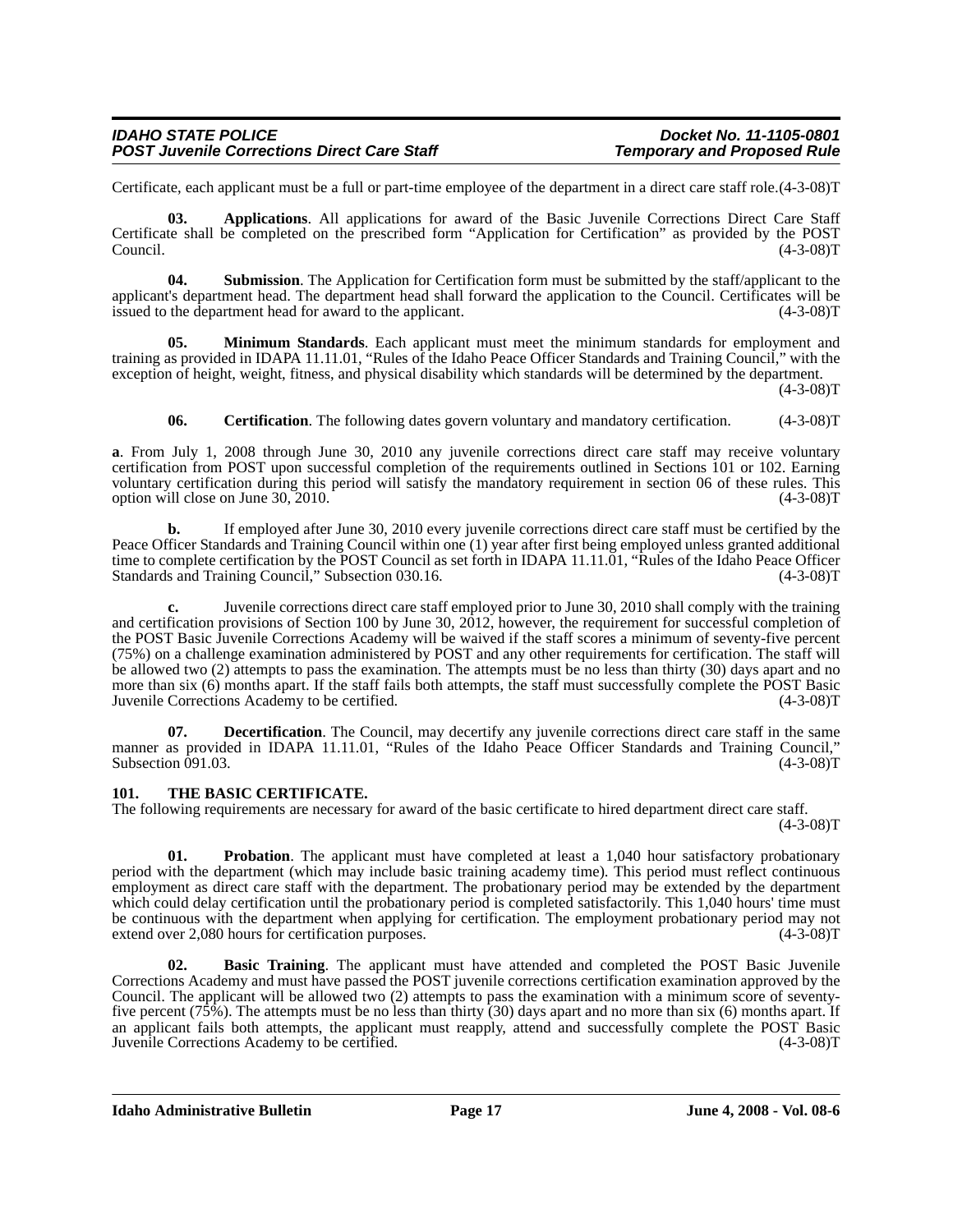| <b>IDAHO STATE POLICE</b>                          | Docket No. 11-1105-0801            |
|----------------------------------------------------|------------------------------------|
| <b>POST Juvenile Corrections Direct Care Staff</b> | <b>Temporary and Proposed Rule</b> |

**03. Juvenile Corrections On the Job Training**. Successful completion of forty (40) hours of approved and supervised juvenile corrections training provided by the department is required. Evidence of such training must be submitted by the applicant's employer to POST Council prior to certification. (4-3-08)T

# **102. CHALLENGE PROCEDURE.**

Any juvenile corrections direct care staff employed by the department for a minimum of one (1) year or who has, within the last five (5) years, been employed by another state, county, or the federal government as a juvenile corrections direct care staff or a student who has satisfactorily completed a Basic Juvenile Corrections Academy equivalent to Idaho's POST Basic Juvenile Corrections Academy within the last three (3) years shall be eligible for certification in the state of Idaho without attending the Basic Juvenile Corrections Academy, if approved by the division administrator for the unit in which the staff will be employed, and provided the staff person : (4-3-08)T

**01. Documents**. Submits a POST Juvenile Corrections Certification Challenge Packet to POST Council, which must include copies of transcripts, certificates, diplomas, or other documents that substantiate the staff's training and experience; (4-3-08)T

**02. Examination**. Passes the POST juvenile corrections certification examination approved by the Council and administered by a POST Training Specialist, conducted in the manner set forth in Subsection 100.06 or 100.07; (4-3-08)T

**03. Training**. Attends and passes the Idaho POST Juvenile Corrections Academy's "Appropriate Use of Physical Force"; and attends or passes POST-approved courses in "Legal and Liability Issues"; "Code of Ethical Conduct"; "Prohibition of Abuse of Residents"; "Suicide Prevention"; "Prison Rape Elimination Act"; and "Incident Reporting" training or a POST-approved equivalent; and (4-3-08)T

**04. Probation Period**. Satisfactorily completes the employment probationary period, as required by on 101.01. (4-3-08) Subsection 101.01.

**05. Challenge Academy** The department in order to facilitate the POST certification of its direct care staff may, with the approval of the POST Director, offer academies specific to those topics identified in Section 102.03. In all such cases only POST certified courses will be included and each will be led by POST certified instructors. Juvenile corrections direct care staff approved for participation in the Challenge process may also be provided an opportunity to test for POST certification following successful completion of a challenge academy. All otherwise specified rules concerning POST certification testing will apply in these instances. (4-3-08)T

# **103. LAPSE OF JUVENILE CORRECTIONS CERTIFICATION.**

The certification of any juvenile corrections direct care staff will be considered lapsed if the individual does not serve as a direct care staff for the department or as a POST certified juvenile probation or detention officer in Idaho for two (2) consecutive years. (4-3-08)T  $(2)$  consecutive years.

**01. Over Two Years**. A juvenile corrections staff who has been out of full-time status with the department in a direct care role, or as a certified juvenile detention or probation officer in Idaho, for over two (2) years and whose job requires that s/he be recertified, or who wishes to be recertified, must meet the following POST requirements: (4-3-08)T requirements:

**a.** Submit a POST Certification Correction Challenge Packet;  $(4-3-08)$ T

**b.** Pass the POST juvenile corrections direct care staff certification examination approved by the Council, conducted in the manner set forth in Subsection 053.02.b. of these rules; administered by a POST Training Specialist: (4-3-08)T Specialist: (4-3-08)T

**c.** Satisfactorily complete a probationary period of not less than 1040 hours of continuous nent in a direct care role with the department. (4-3-08)<sup>T</sup> employment in a direct care role with the department.

**02. Over Three Years**. A juvenile corrections staff who has been out of full-time status with the department in a direct care role, or as a certified juvenile detention or probation officer in Idaho, for over thee (3)